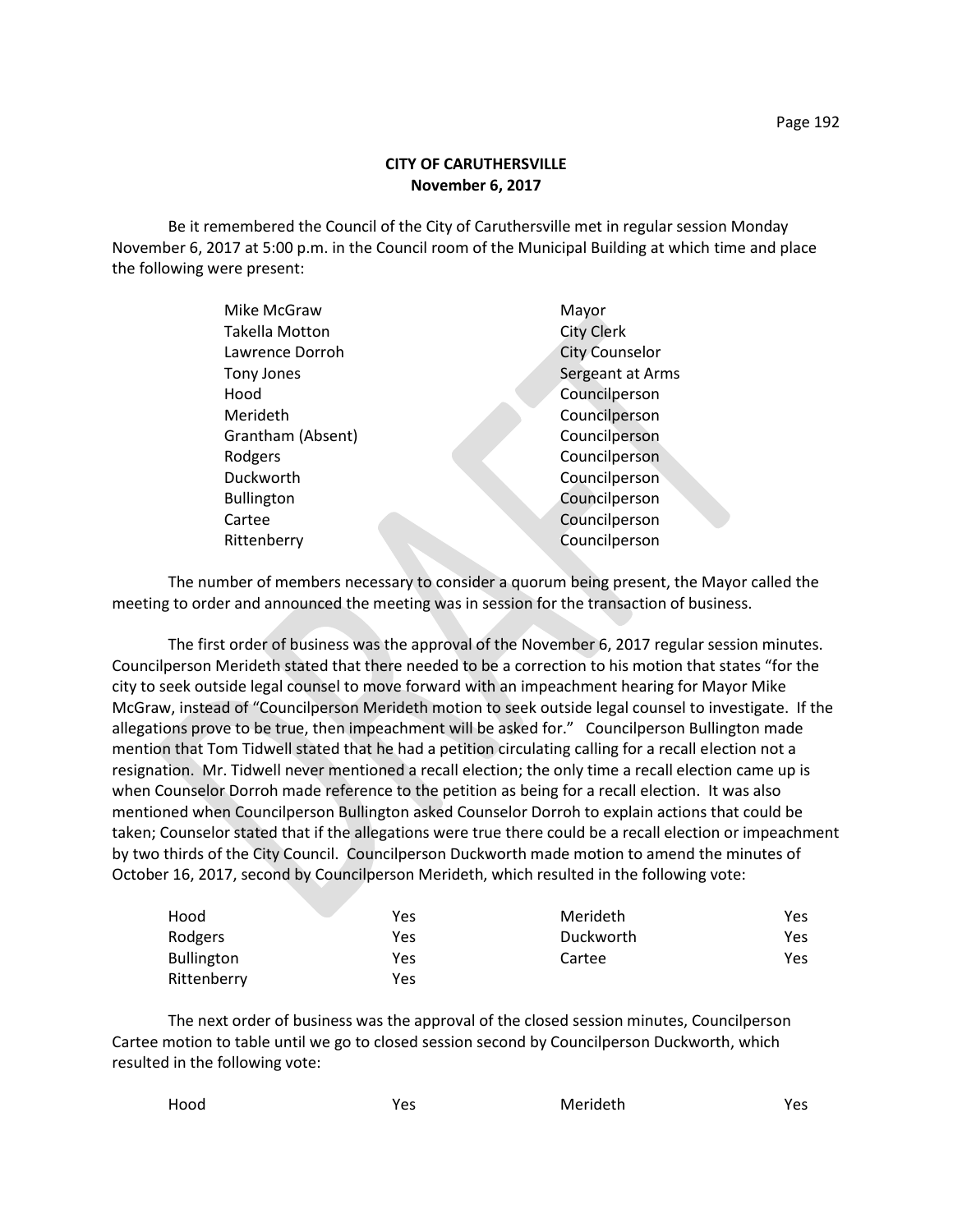## Page 193

| Rodgers           | Yes | Duckworth | Yes. |
|-------------------|-----|-----------|------|
| <b>Bullington</b> | Yes | Cartee    | Yes. |
| Rittenberry       | Yes |           |      |

Councilperson Merideth motion for approval of reports and bills, second by Councilperson Cartee which resulted in the following vote:

| Hood              | Yes | Merideth  | Yes |
|-------------------|-----|-----------|-----|
| Rodgers           | Yes | Duckworth | Yes |
| <b>Bullington</b> | Yes | Cartee    | Yes |
| Rittenberry       | Yes |           |     |

Presentation of petitions, letters, and other communication; Chief Charlie Jones presented a lease agreement for fire equipment for the Council to approve. During the budget meetings the department had asked for \$82,000 for breathing apparatuses. Contact was made to Sentinel Emergency Solutions, and they stated that the equipment could be leased. The forms for the lease agreement require the Counselor to give an opinion to the lease agreement. Counselor Dorroh reviewed the lease and it's a standard form and approves. Councilperson Bullington motion to approve the lease as written, second by Councilperson Hood, which resulted in the following vote:

| Hood              | Yes | Merideth  | Abstain |
|-------------------|-----|-----------|---------|
| Rodgers           | Yes | Duckworth | Yes     |
| <b>Bullington</b> | Yes | Cartee    | Yes     |
| Rittenberry       | Yes |           |         |

Unfinished business; Dawn Jordan stated that there's someone that's willing to install the playground equipment at both parks for \$500 each. The concrete would cost \$100, the total cost being roughly \$1,100. Wesley Deere would have to get approval from the Park board. There a certain regulations for installment of equipment with the landscaping.

Mayor's report; with the approval of the \$25,000 grant, the Mayor is asking Counselor Dorroh to draw up a contract between the City and the Arts Council for the use of the Exchange building to provide cultural and economic benefits to the public. There will be no changes to Brantley Lane at this time, it will remain as is. There's a tree on Highland between  $7<sup>th</sup>$  and  $8<sup>th</sup>$  St. that's a safety issue; it's rotten at the bottom and leaning. There were 3 contactors contacted, and 2 weren't interested. Delta Tree Service proposed \$1,475 to remove the tree. It's on the City's ROW and busting up the concrete. Councilperson Bullington motion for approval, second by Councilperson Hood, which resulted in the following vote:

| Hood              | Yes | Merideth  | Yes. |
|-------------------|-----|-----------|------|
| Rodgers           | Yes | Duckworth | Yes. |
| <b>Bullington</b> | Yes | Cartee    | Yes. |
| Rittenberry       | Yes |           |      |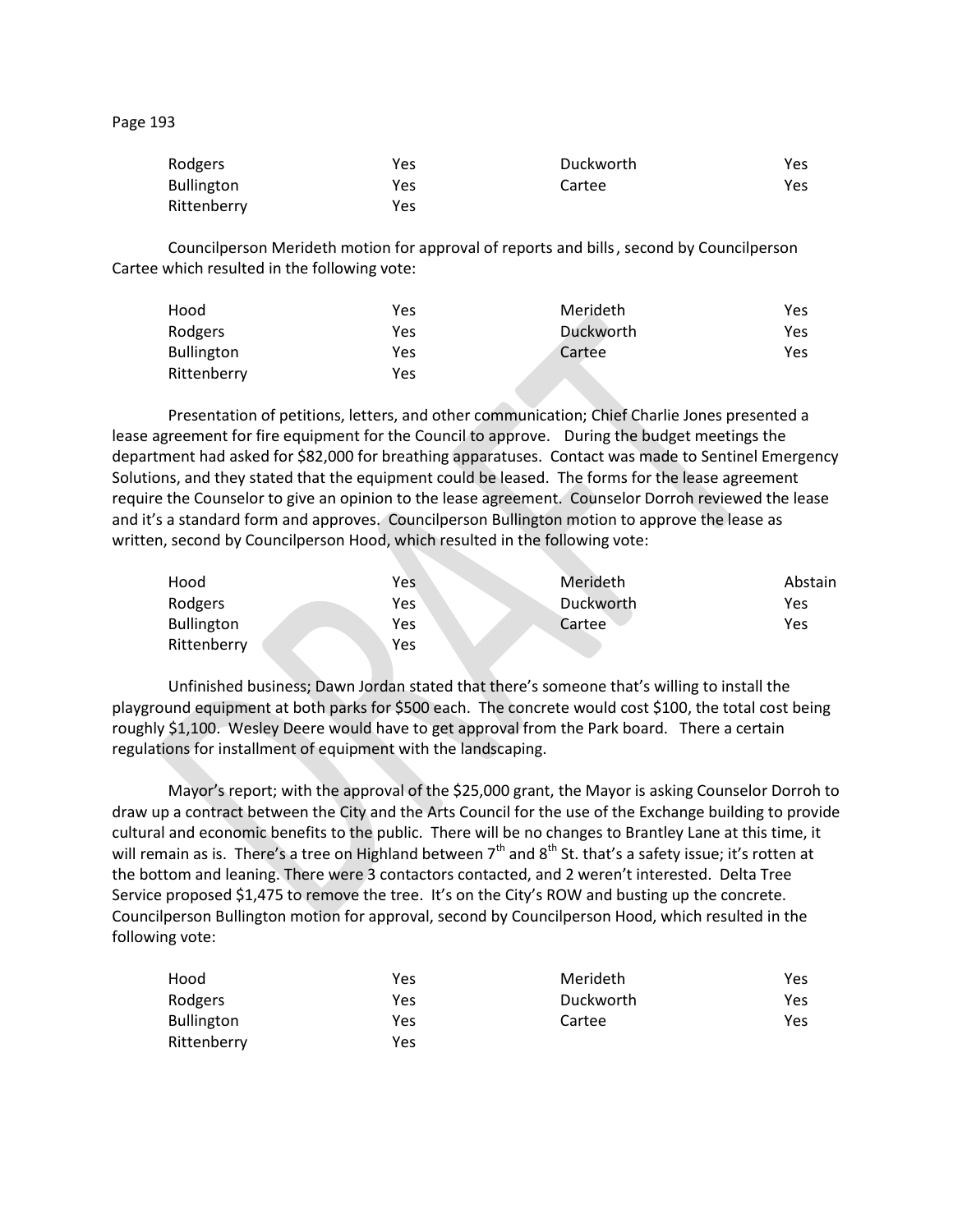There was a hearing conducted regarding the Carnell property, and an order has been issued to demolish the property with a 30 day appeal in place for an order of stay. Recommendation is being made for Jessica Rose to fill the unexpired term of Robert Jones on the Park and Recreations board. Councilperson Duckworth motion for approval, second by Councilperson Rodgers, which resulted in the following vote:

| Hood              | Yes | Merideth  | Yes. |
|-------------------|-----|-----------|------|
| Rodgers           | Yes | Duckworth | Yes. |
| <b>Bullington</b> | Yes | Cartee    | Yes. |
| Rittenberry       | Yes |           |      |

Republic Services will be working Friday, November 10, 2017 but City Hall will be closed. An engineering study has to be done for Moreland Drive in order to get the project underway. Councilperson Cartee motion for approval, second by Councilperson Merideth, which resulted in the following vote:

| Hood              | Yes       | Merideth  | Yes |
|-------------------|-----------|-----------|-----|
| Rodgers           | <b>No</b> | Duckworth | Yes |
| <b>Bullington</b> | Yes       | Cartee    | Yes |
| Rittenberry       |           |           |     |

There were no bidders for the Recreation roof. The contractors that did receive a bid packet were concerned that there was no scope of work to tell them what to do. There was a report that listed all the deficiencies and areas that needed to be repaired, which was in the bid packet. They were also invited to look at the roof for their assessment. After some discussion it was decided to seek an engineer for the scope of work to repair and fix the Recreation roof. Councilperson Cartee motion for approval, second by Councilperson Duckworth, which resulted in the following vote:

| Hood              | Yes | Merideth  | Yes |
|-------------------|-----|-----------|-----|
| Rodgers           | Yes | Duckworth | Yes |
| <b>Bullington</b> | Yes | Cartee    | Yes |
| Rittenberry       | Yes |           |     |

Mayor McGraw asked if anyone had any idea what to charge for the 12 lots on East 3<sup>rd</sup>, East 2<sup>nd</sup>, Walker and Bushey. The Mayor had proposed \$1000 for each lot for the potential acquisition for a business. Councilperson Rodgers thought it was too low, perhaps \$2500 for each lot. Councilperson Duckworth motion to have the 12 lots appraised, second by Councilperson Hood, which resulted in the following vote:

| Hood              | Yes | Merideth  | Yes |
|-------------------|-----|-----------|-----|
| Rodgers           | Yes | Duckworth | Yes |
| <b>Bullington</b> | Yes | Cartee    | Yes |
| Rittenberry       | Yes |           |     |

The City received a contract from MODOT to be signed for the upkeep of Exit 6 for a bid of \$800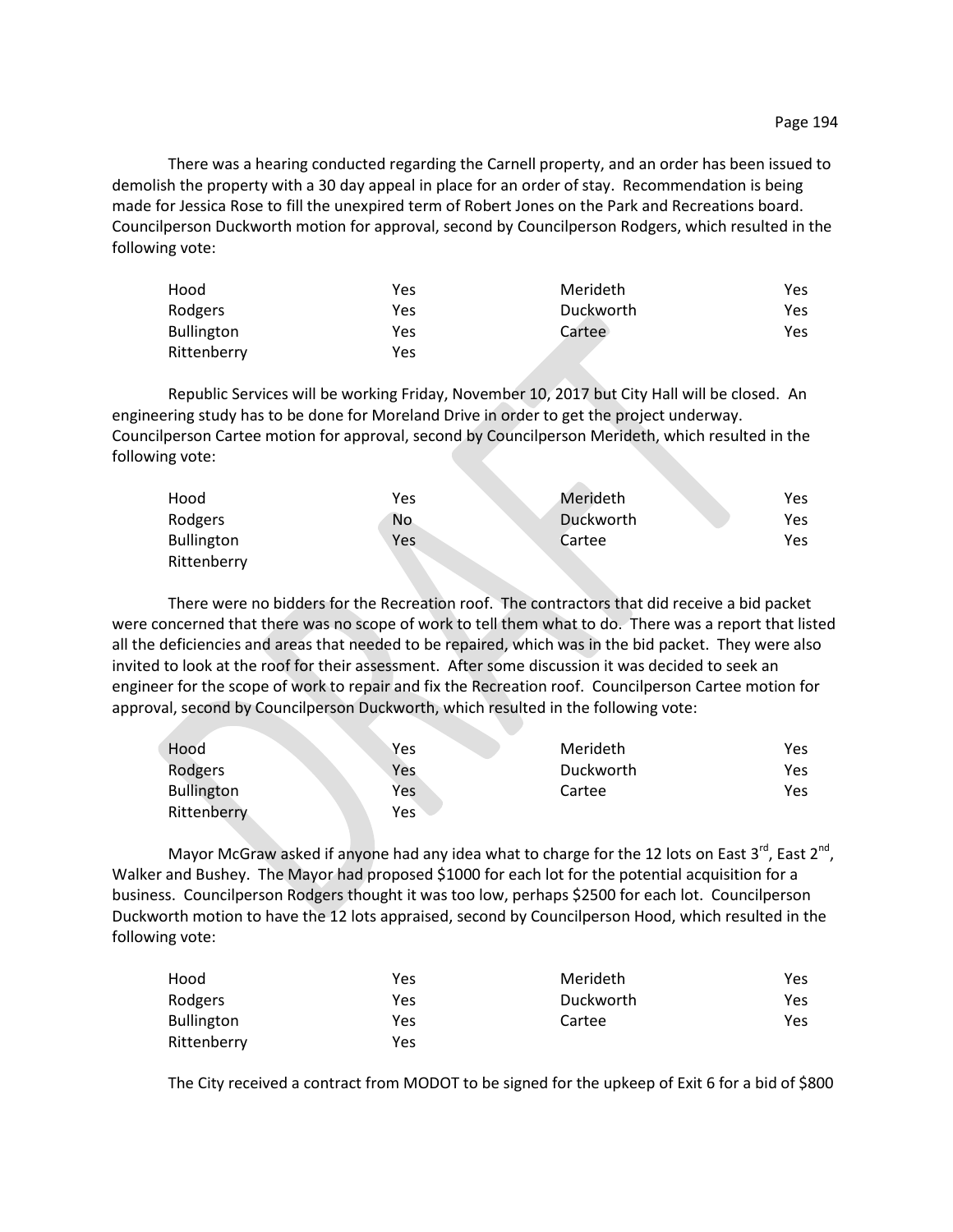## Page 195

in which Councilperson Cartee tabled, and was not prepared to take off the table. "Councilperson Cartee stated he thought it was more important to have Highway U to have lights rather than pay \$800 every 14 times a year. The City should talk to MODOT about putting up lights."

Police report; Chief Jones reported that the 2 inmates that were in the County jail had been apprehended in Louisiana, and will be transported back to the County jail. There was an armed robbery at a hotel yesterday morning and the suspects were brought into custody.

Fire report; there were 6 fire calls from October 22, 2017 through November 6, 2017 as follows: 10/22/17; Fire alarm sounding on Grand Ave., 10/22/17; Fire alarm sounding at the Caruthersville Cotton Gin, 10/26/17; Vehicle fire on Laurant, 11/1/17; Gas leak on W.  $12^{th}$  St., 11/3/17; Trash fire on Highway H, 11/4/17; Alarm sounding on Ward Ave. The training for the month was a Safety meeting discussing proper lifting techniques, and preplanning of the Elementary school buildings. Fire fighter, Paul Shaw, attended the Missouri Emergency Services Instructor Conference in the Lake of Ozarks, MO. The roof leaks in the bays have been repaired, sealant has been spread along the south wall of the bay, and the wall will need repainting.

Terry Rushing reported on the daily operations of picking up limbs and debris. There were four 30 yard dumpsters that were dumped. The tractor was ran with the bush hog, and then had to switch to the side cutter when the tractor was inoperable. The Street sweeper was run until it blew a hydraulic line. All the repairs should be able to be done in-house. The back glass of the new dump truck has to be repaired, the operator was driving down South Ward, heard a pop, and the glass shattered. The department also assisted with a water tap for the new Bank of Missouri. The engineering agreement has to be paid by the City. There's a Sewer Extension amendment in the amount of \$20,740, Councilperson Duckworth motion for approval, second by Councilperson Hood, which resulted in the following vote:

| Hood              | Yes | Merideth  | Yes  |
|-------------------|-----|-----------|------|
| Rodgers           | Yes | Duckworth | Yes. |
| <b>Bullington</b> | Yes | Cartee    | Yes  |
| Rittenberry       | Yes |           |      |

There's a change order for the cross pipe east end of the drainage on W.  $19<sup>th</sup>$  St. in the amount of \$3,350, Councilperson Duckworth motion to approve, second by Councilperson Rodgers, which resulted in the following vote:

| Hood              | Yes | Merideth  | Yes |
|-------------------|-----|-----------|-----|
| Rodgers           | Yes | Duckworth | Yes |
| <b>Bullington</b> | Yes | Cartee    | Yes |
| Rittenberry       | Yes |           |     |

There's a change order request for the Drainage project for a storm water lift station that goes from 9<sup>th</sup> St. to Maple to  $7<sup>th</sup>$  St. in the amount of \$91,050 out of Sales Tax. Councilperson Duckworth motion for approval, second by Councilperson Cartee, which resulted in the following vote:

| Hood | Vac<br>ີ | Merideth | Yes |
|------|----------|----------|-----|
|      |          |          |     |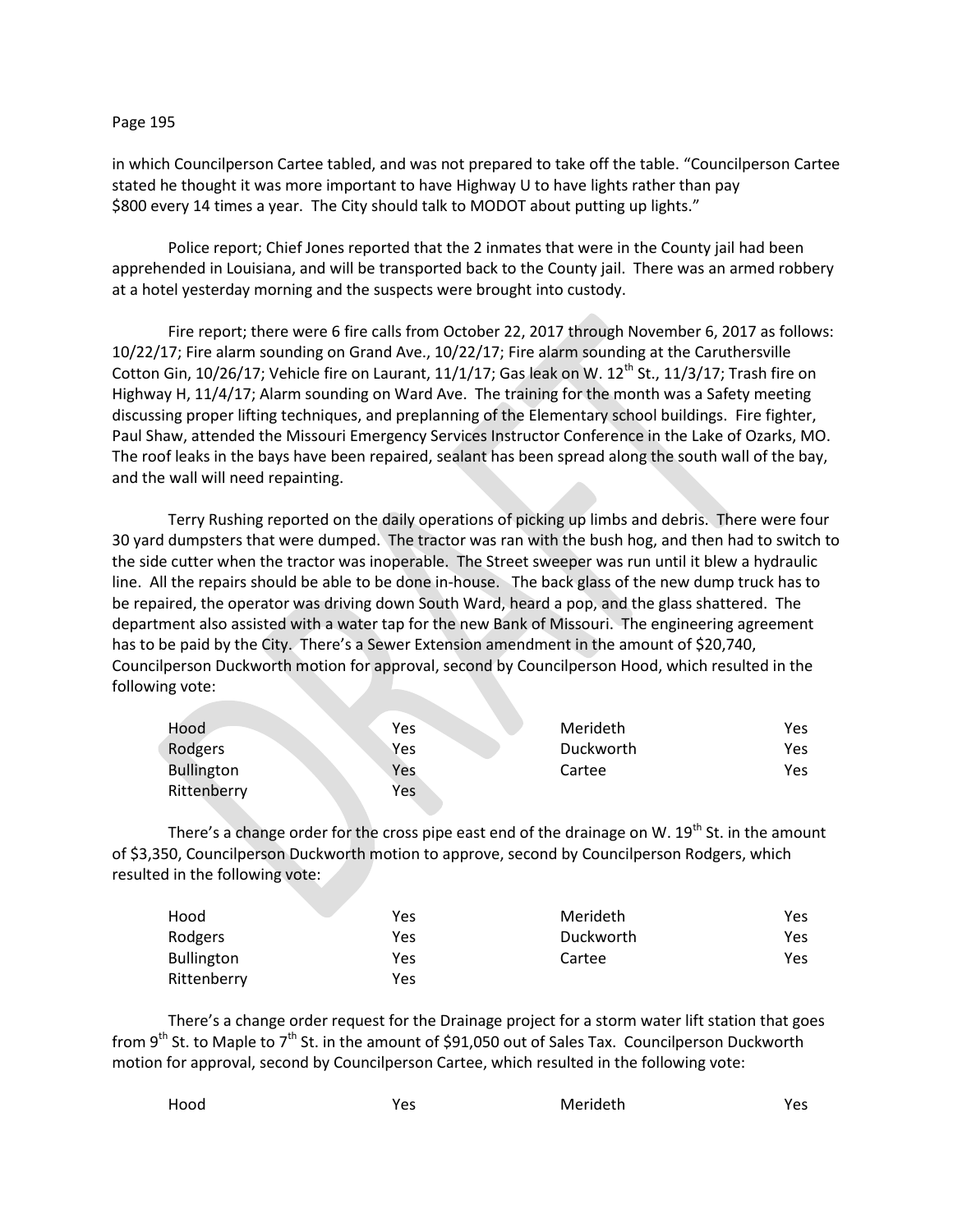| Rodgers           | Yes | Duckworth | Yes |
|-------------------|-----|-----------|-----|
| <b>Bullington</b> | Yes | Cartee    | Yes |
| Rittenberry       | Yes |           |     |

The airport had to have a timer put in for the exterior lights of the main hanger; one of the lights was repaired on the south end of the eight hangers. The airport has been approved to receive NPE funding, with \$150,000 being available as long as the base aircrafts are kept at 10 and above.

Code Enforcement; Sonya Fuller reported 15 letters were mailed to abate nuisance, and working on 2 follow ups. Ms. Fuller had a court appearance on October 26, 2017 for 2 citations. The defendant that appeared was given a \$25 fine plus court cost with the nuisance being partially abated, and the other defendant failed to appear. The partnering with Mers Goodwill to have volunteers work with Code Enforcement and Street & Sanitation has begun. The youth volunteer has been working with Street & Sanitation since November 2, 2017.

Park & Recreation; Wesley Deere reported that peewee football has ended, and all the equipment has been turned in and recertified for next year. Kickball has started, and 1<sup>st</sup> and 2<sup>nd</sup> graders are needed to sign up. Mr. Deere has been working on getting quotes from landscapers with putting in mulch around the new playground equipment. He is also starting a racquet ball league for 16 year olds and over, and will teach how to play. Councilperson Bullington made mention that David Cook would be coming back to the Recreation Center and needed to be put on the salary schedule at \$7.87/hr., and if life guarding an extra dollar would be added.

Budget report; Councilperson Bullington reported that the Finance committee had worked hard on the budget, and detailed information was provided for each fund. Any expenditure outside of the approved budget is not the Finance committee or Council responsibility.

Teresa Tidwell reported that the heat had been installed, but was having some problems. The children's opening of Mayor Sayer Christmas Village will be Tuesday, November 7, 2017 at 6:00 p.m. The kickoff will began with author Maggie Claire talking to guests about the process of writing books and her photography. Ms. Tidwell invites the public not only to come out to see the lighting of the village, but also the local art that is being displayed. The last session of the Pushing the Limit will be next Tuesday, November 14, 2017, which is the book club science cafe where the weather man comes from Memphis and meets with the people.

Paul Shaw reported; that the W. 19<sup>th</sup> Street Drainage project had started. The gas main has to be lowered. They located and fixed lines that got hit. Bids were opened for the Marlar Loop project, and were awarded to MB Construction in the amount of \$209,730, the total project being \$371,600. Councilperson Cartee motion to accept the bid, second by Councilperson Rodgers, which resulted in the following vote:

| Hood              | Yes | Merideth  | Yes |
|-------------------|-----|-----------|-----|
| Rodgers           | Yes | Duckworth | Yes |
| <b>Bullington</b> | Yes | Cartee    | Yes |
| Rittenberry       | Yes |           |     |

Page 196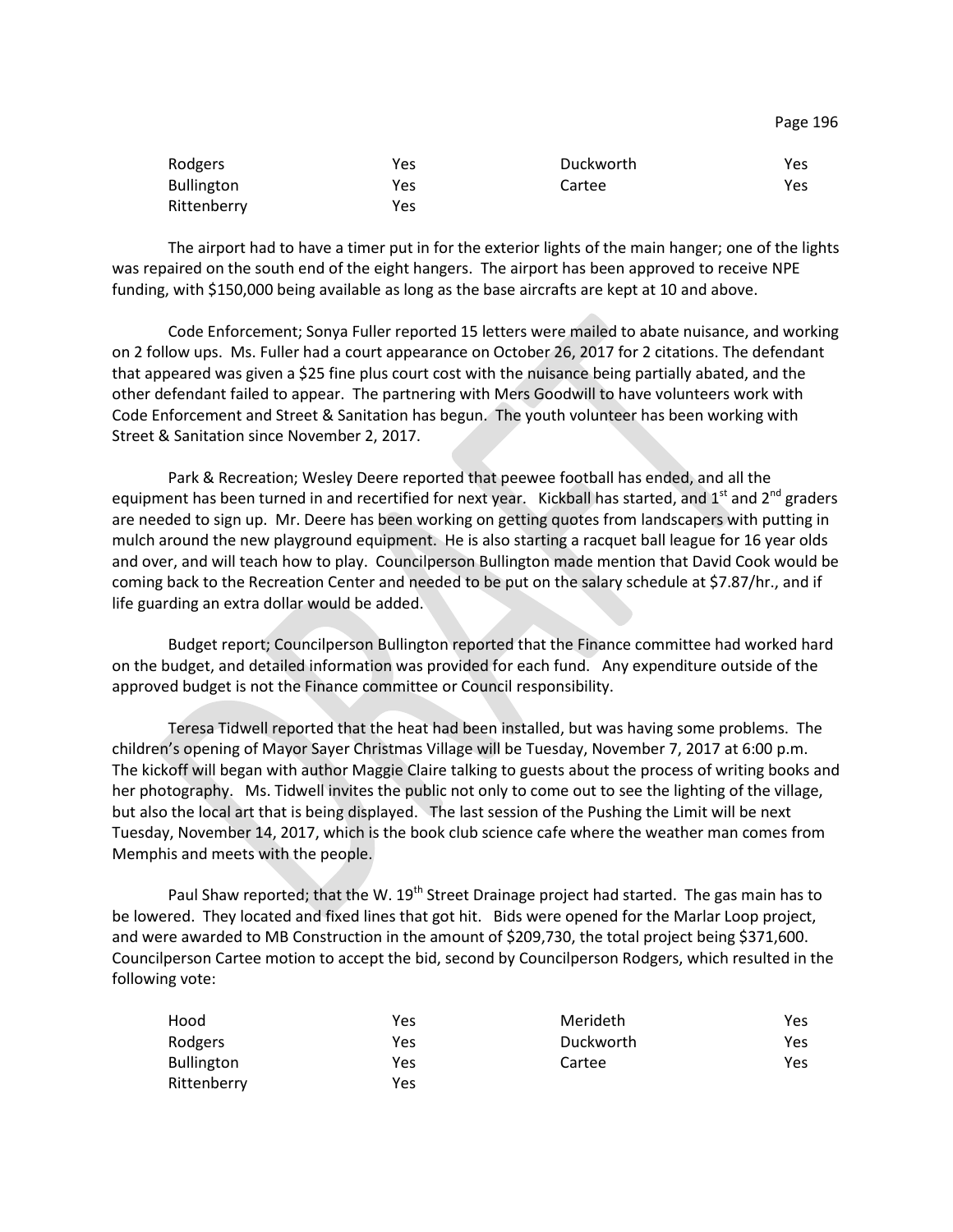## Page 197

Insurance Committee; Josh Rittenberry reported that the Insurance committee had met with a representative from Colonial Life about supplemental insurance on October 26, 2017. On November 2, 2017 Councilperson Rittenberry and Councilperson Bullington had a phone conference with the representative with Colonial Life. It appears that Colonial Life offers more coverage for less money as an alternative to AFLAC. If you decide to sign up on not there a two benefits that the employee would get, a well card that offers discounts and kofe which offers financial coaching. Mayor McGraw stated that with employees being the ones that pay 100 percent of the supplemental insurance if an employee elects to stay with AFLAC they should be able to keep it. Councilperson Rittenberry recommends that Colonial Life would be able to come and interview employees for the supplemental insurance.

Safety Committee; the Safety Committee met on October 27, 2017. The department heads turned in their monthly safety meeting measures with acknowledgements, and also drug test acknowledgement forms from their staff. All accidents and incidents were deemed non- preventable, and all eligible personnel will be receiving a safety incentive as part of the safety program.

New business; Councilperson Cartee and Councilperson Bullington had questions about the City Collector's part time aide. Mayor McGraw will be giving the figures so that it could be amended to the budget.

Business from the floor; Mayor McGraw told everyone that they could speak but only one time. The instruction was given to raise their hands, state their names and he would write their names down, and then call by order. Tom Tidwell stated that he had gotten almost 250 signatures for a recall petition. Mr. Tidwell says the Mayor has gone outside of his jurisdiction at times, and abuse his authority; also putting on leave an employee without the consent or consideration of the Council. Mr. Tidwell stated that the City Council has full authority to start the impeachment process tonight according to the Missouri State statues. Mr. Tidwell asked the Council to take it into consideration to make a decision over the fiasco.

Donald Jefferies asked if a cost comparison had been done for a new roof for the Recreation rather than repairing the old one. He also inquired of taxes collected on a hotel, and why it's a problem with the information being a public record of the ownership. Counselor Dorroh stated that there had been some changes in ownership over the past year; there were operating groups and owners of the property. He's trying to track down who had ownership over the various time frames.

Robert Jones addressed the Council by asking at what point have they done anything besides obstruct him to do anything productive for the City. Mr. Jones asked if the Council had supported the Mayor in anything for the City. Councilperson Duckworth stated he supported the Mayor in cleaning up the alleys and trimming of the trees. Since the Mayor is supposed to be such an ineffective leader, Robert asked what have the Council has proposed. Councilperson Hood stated that he had on several occasions proposed exploring and looking for business to come into the area. He supports not only the Mayor but he supports anyone that would bring in business whether it be by selling of land or leasing land to make it happen. Mr. Jones stated that in all his 45 years that he hadn't seen any business to come to the City, and some of the members had been on the Council for years. Mr. Jones asked if any laws had been broken, derelict of duties, other than allegations, and a law suit. The Mayor is being tried in the court of public opinion on the basis of morality vs immorality.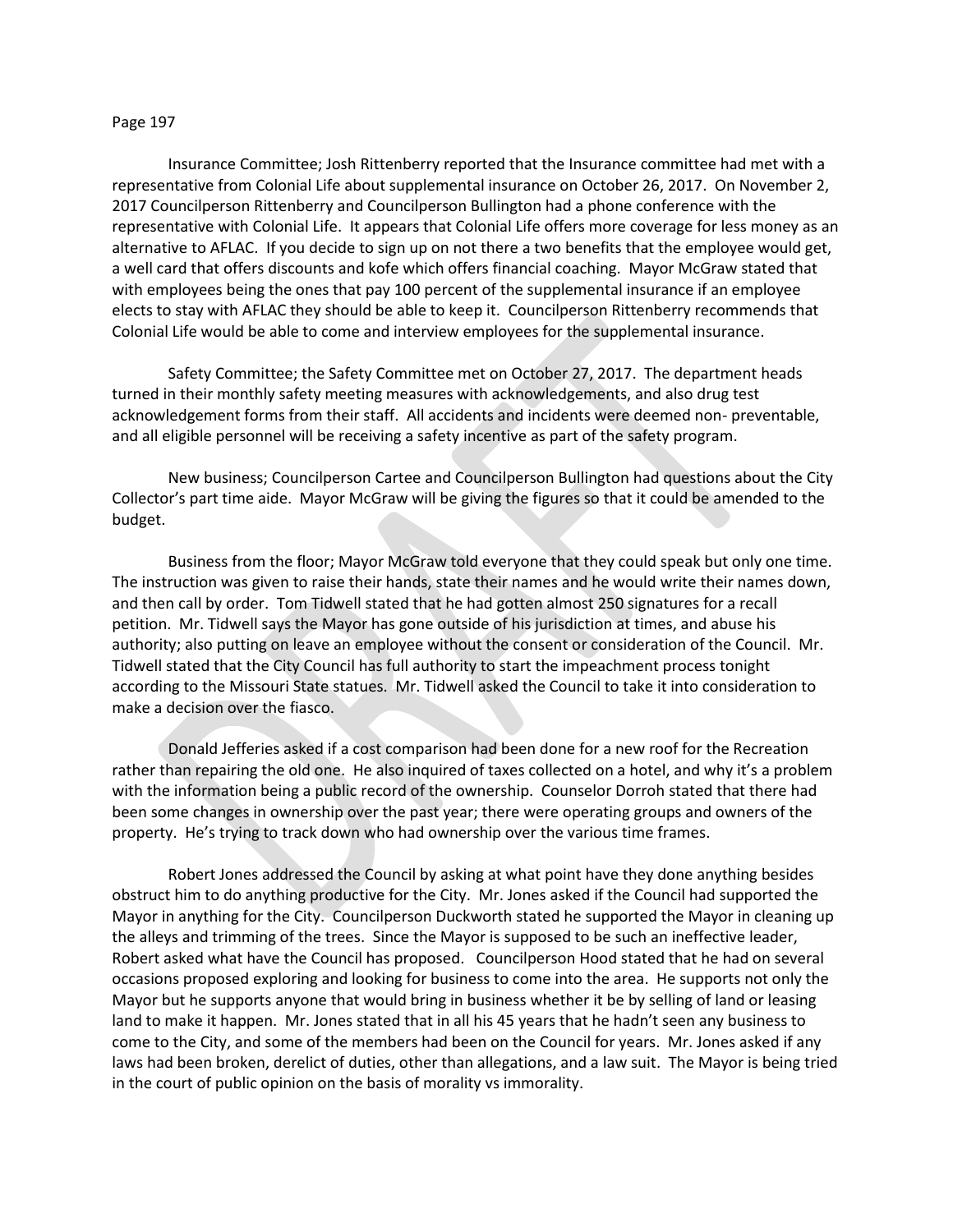Mary Beth Hudgins wanted to know how she could go about filing a grievance against the Mayor. She wrote a check in March for rental of the Armory, but it didn't go through the bank until September. She wasn't notified of the insufficient check from the City, she knew nothing until her father-in-law told her. Ms. Hudgins was told to bring the cash back to the City Clerk once she came to the office, and she said she would come back after lunch with the money. Counselor Dorroh asked why she would file a grievance against the Mayor, Ms. Hudgins stated that whoever she needed to file it against. Ms. Hudgins also stated that according to her bank that the check in question is a stale dated check.

Doug McDowell inquired about developing a program to give security advice to the different churches in light of the recent church shootings. Chief Tony Jones stated that Jerry Hudgens has gone to class for that type of training, and that he could be contacted.

Charles Motton passed out a statement made by Tom Tidwell on social media "Just curious if cotton were black would there be a problem?" Mr. Motton stated that it was blatant racism, and that there was a problem within the city. There's pretense as to wanting to get along and work together, but with statements like that nothing could be further from the truth. Motton made mention that he had been in meeting and pitched business ideas, such as a recycling center, Community Wal Mart, or a Loves, but some members of the Council prefer to get on facebook and topix to say what they really want to say. Motton referenced to the paper that Tom Tidwell passed out about the process of the removal of elected and appointed officials as being malarkey, and propaganda at its finest. Motton stated it was a dog and bell whistle to get confusion going on in the city. Mr. Motton stated that if we all got together instead of bickering and get some businesses into the community the town may we live instead of die.

Luther Robinson held up a newspaper and stated that everything in the paper was negativity tainted towards the Mayor, as if there's a personal vendetta against the Mayor. Mr. Robinson made reference to Christina Williams stealing from the Chamber, which she said was an allegation.

Councilperson Bullington asked the Mayor to talk with the economic team about some of the ideas that Charles Motton talked about and to see if it was feasible and have them to report back to the Council.

Steve Motton stated that he didn't wave the Mayor's flag, that he was one of his biggest prodders. He stated that the Mayor have his issues like we all do.

Counselor Dorroh stated that the paper that Mr. Tidwell passed out didn't apply to  $3<sup>rd</sup>$  class cities, that it was for  $4^{\text{th}}$  class cities, but there was a statue that is almost identical.

Mayor McGraw drew up an ordinance for elected officials for voluntary drug testing. After discussion ensued, the Mayor withdrew the ordinance from review at this time. Councilperson Bullington motion to go into closed session for the purpose of personnel, litigation, and discussion of the closed session minutes, second by Councilperson Rodgers which resulted in the following vote:

| Hood    | Yes | Merideth  | Yes |
|---------|-----|-----------|-----|
| Rodgers | Yes | Duckworth | Yes |